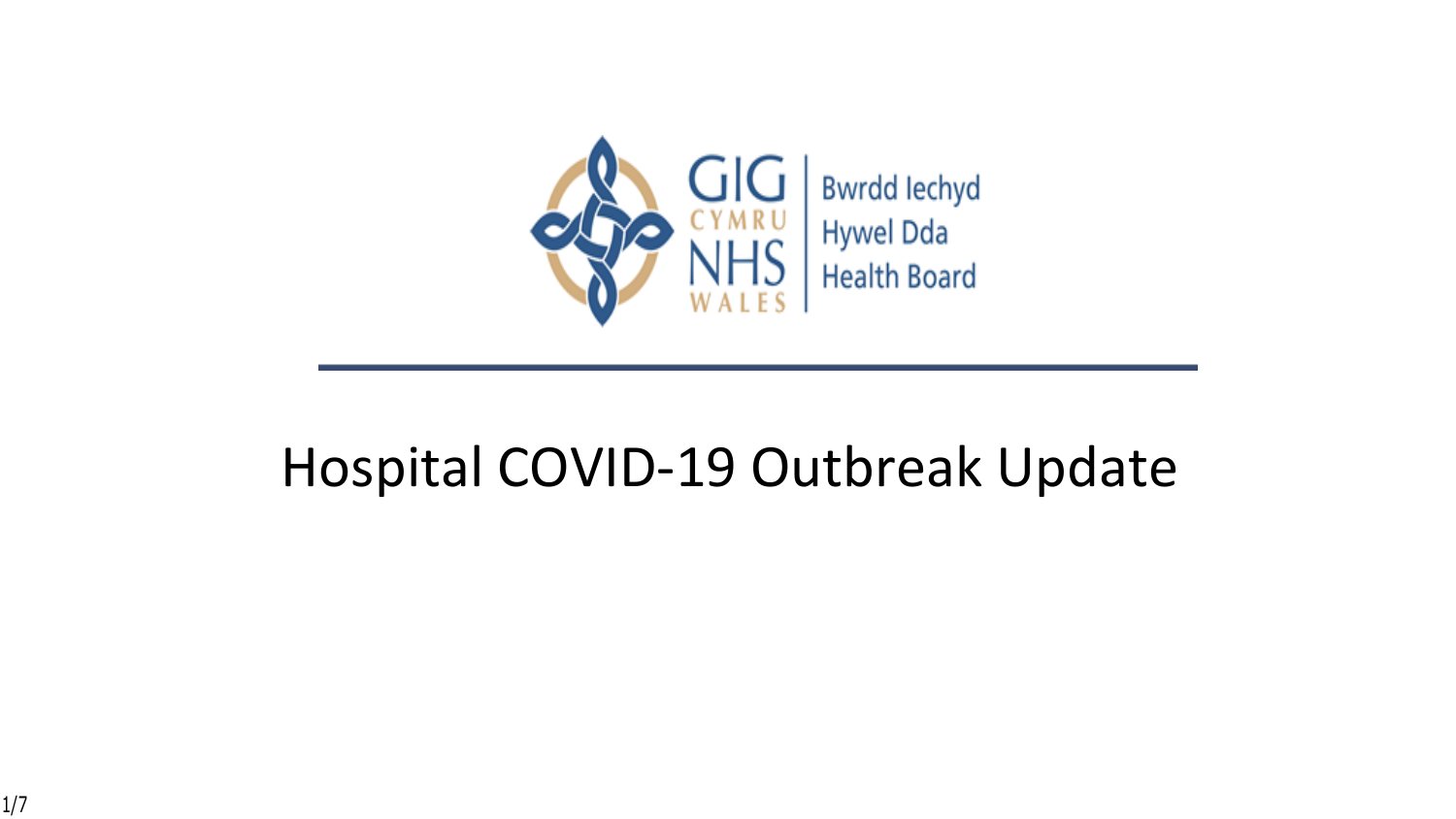## **Hywel Dda Covid-19 Outbreaks**

### Since  $1^{st}$  October 2020 to  $5^{th}$  January 2021 the Health Board has/is managing 31 Hospital Outbreaks

| <b>Hospital</b> | <b>Number of Outbreaks</b> | <b>Closure days - Average days</b> |
|-----------------|----------------------------|------------------------------------|
| <b>BGH</b>      | $\overline{3}$             | 14 days (7 - 14)                   |
| <b>GGH</b>      | 10                         | 23 days $(17 - 34)$                |
| <b>PPH</b>      |                            | 18 days (10 - 24)                  |
| <b>WGH</b>      | 8                          | 13 days $(9 - 15)$                 |
| Community       |                            | 22 days $(15 - 35)$                |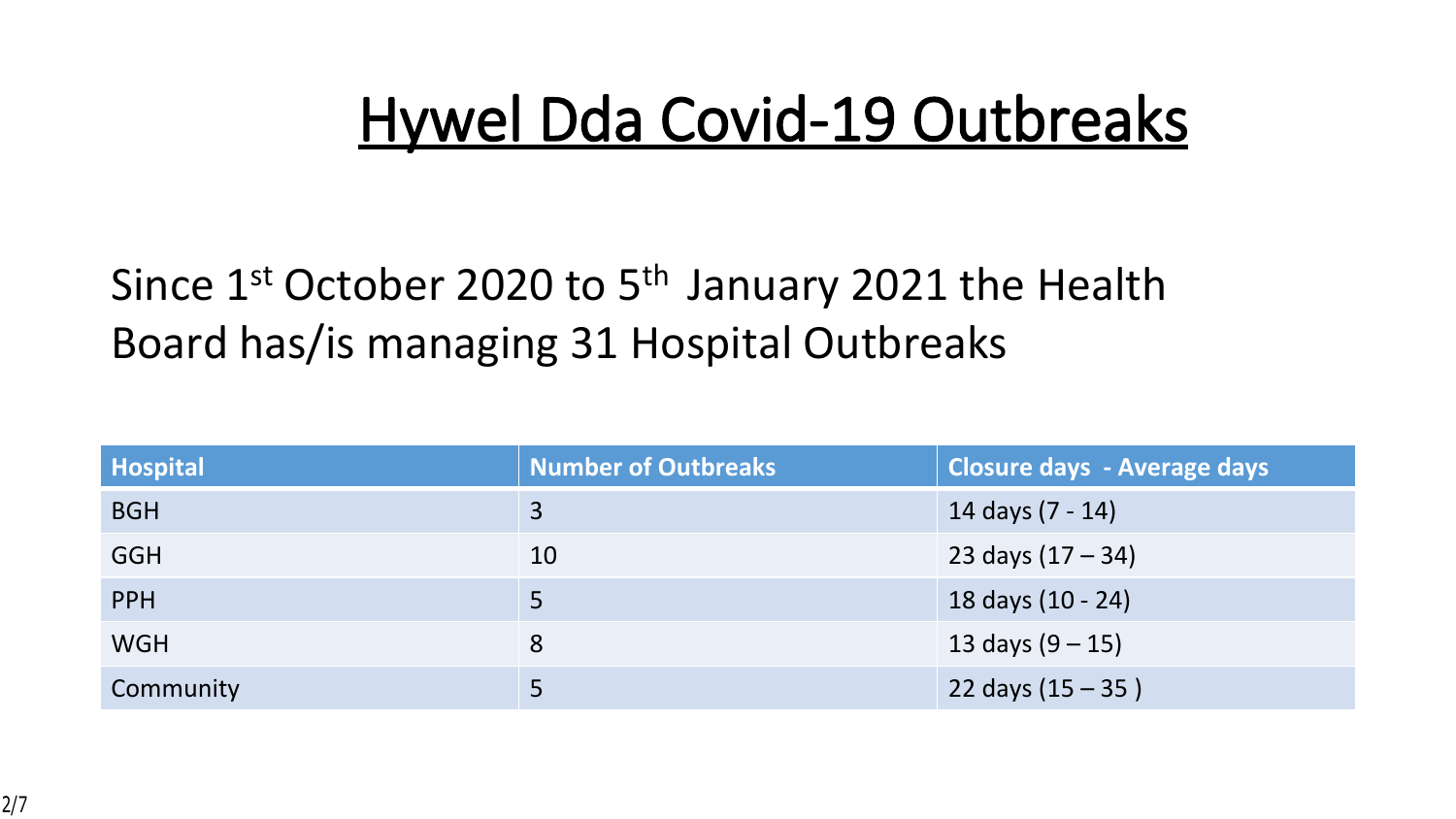# **Definition**

Definition of an outbreak of healthcare-associated COVID-19 infection in an inpatient setting:

*Two or more confirmed or clinically suspected cases of COVID-19 among individuals (e.g. patients, healthcare workers (HCW), other hospital staff and regular visitors e.g. volunteers, chaplains) associated with a specific setting (e.g. bay, ward or shared space), where at least one case (if a patient) may have been acquired after admission to hospital / or for staff acquisition linked to the healthcare setting.*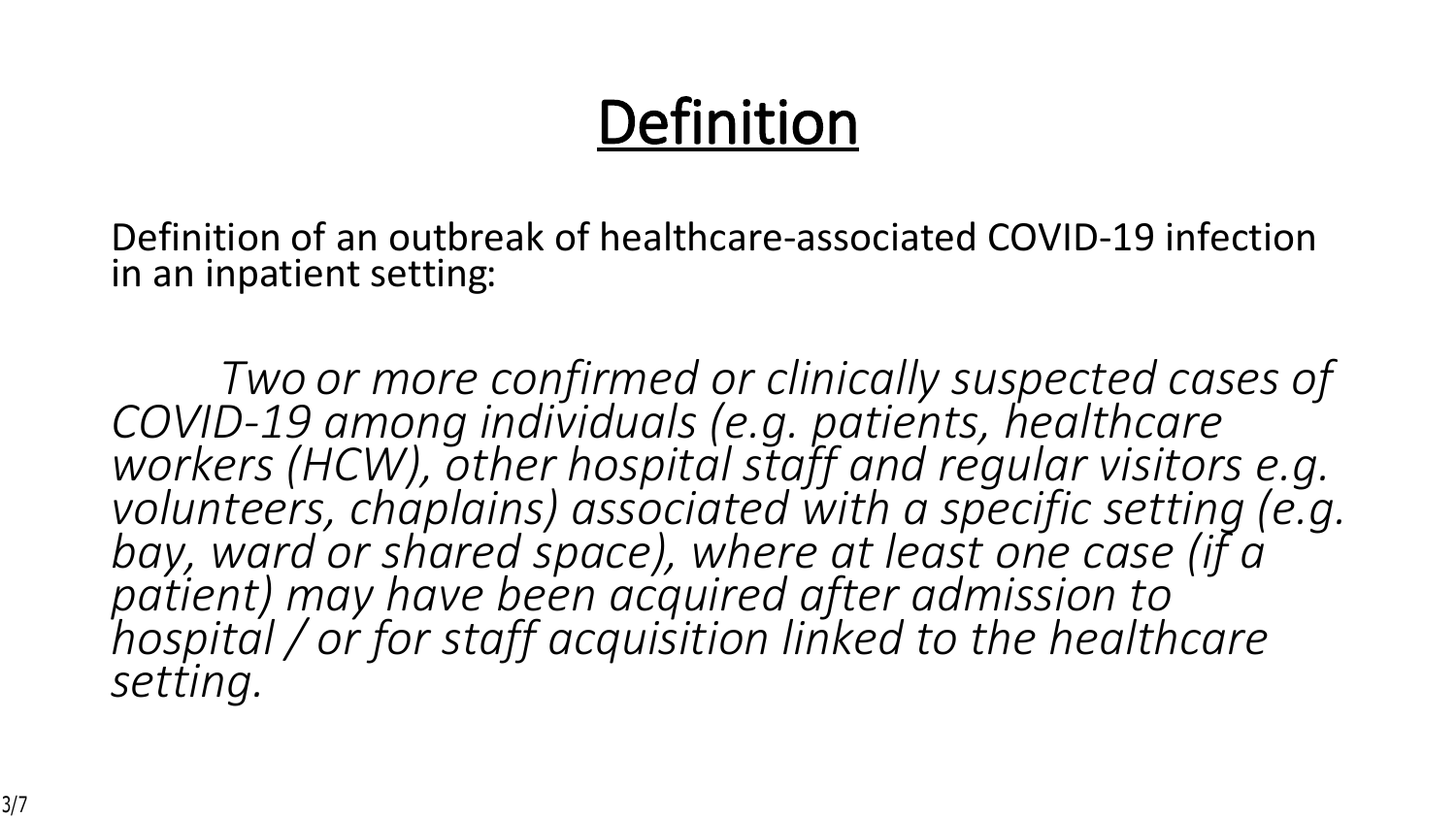## **Management**

- Outbreak Control Team (OCT) multidisciplinary membership, Clinical Teams, Management & PHW
- Clinical patient review, updates
- Review of PPE visors to be worn on all outbreak wards
- Enhanced Cleaning & Cleaning technology
- Staff wellbeing screening, psychological support
- Communication Patients, family, staff & public
- Daily Sitreps to Welsh Government
- Screening
	- All patients screened for Covid-19 on admission
	- Review of low level results
	- All patients who develop symptoms are re-screened
	- POCT in A&E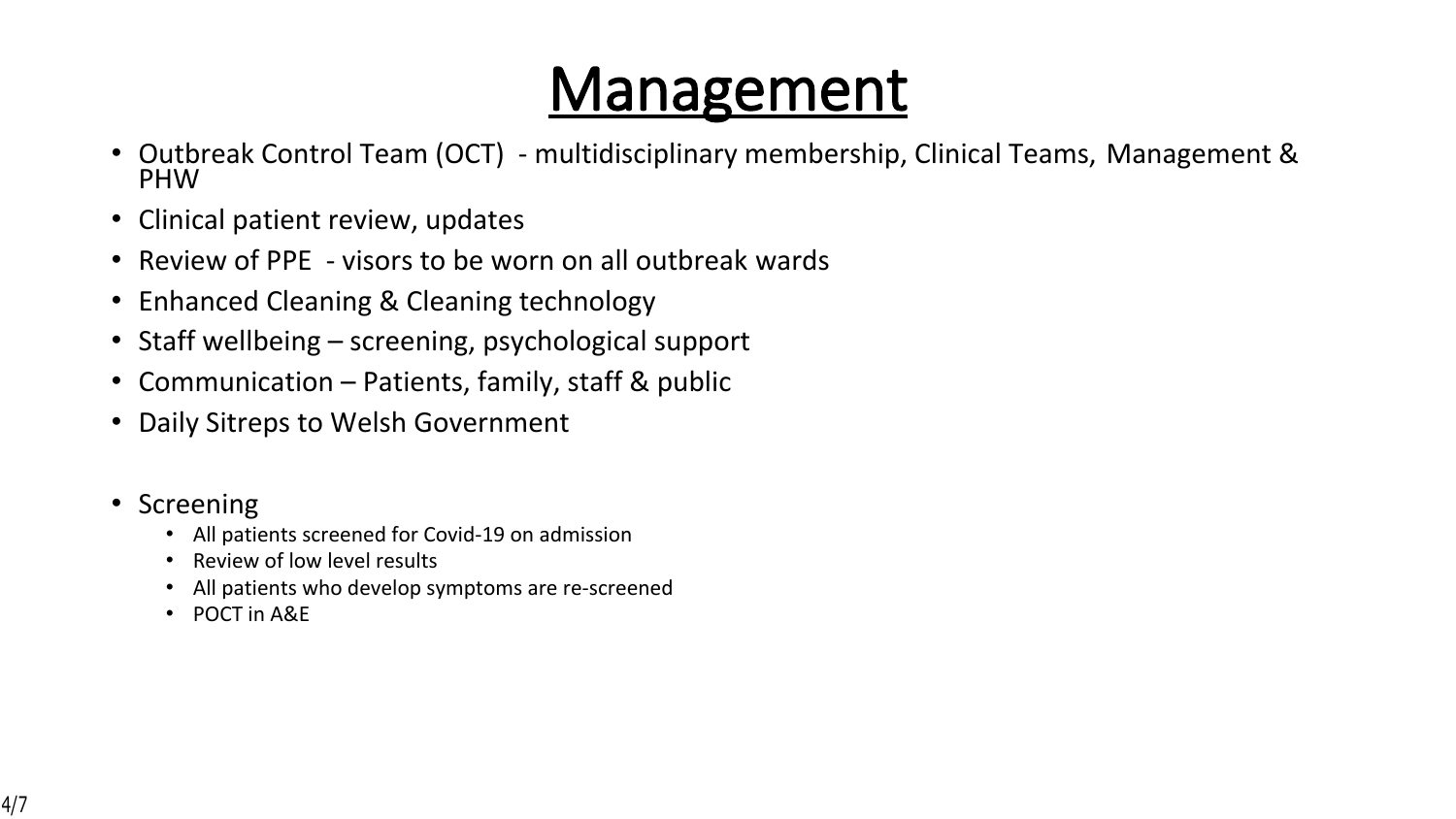# **Risks**

#### Patient Flow

- Admission of positive cases to blocked beds
- Conversion of Outbreak wards to Red Covid wards.
- Discharge planning Care homes under restrictions, patient review for care packages, discharge home with vulnerable contacts.

#### Staffing Levels

- Clear process for testing
- Review of asymptomatic positive staff -
- Amalgamation of Outbreak wards, to support staffing or open non-covid beds

#### Contact Tracing

- Exploring test to release with WG/PHW
- Review of work based contacts, discussion with TTP
- Symptomatic family members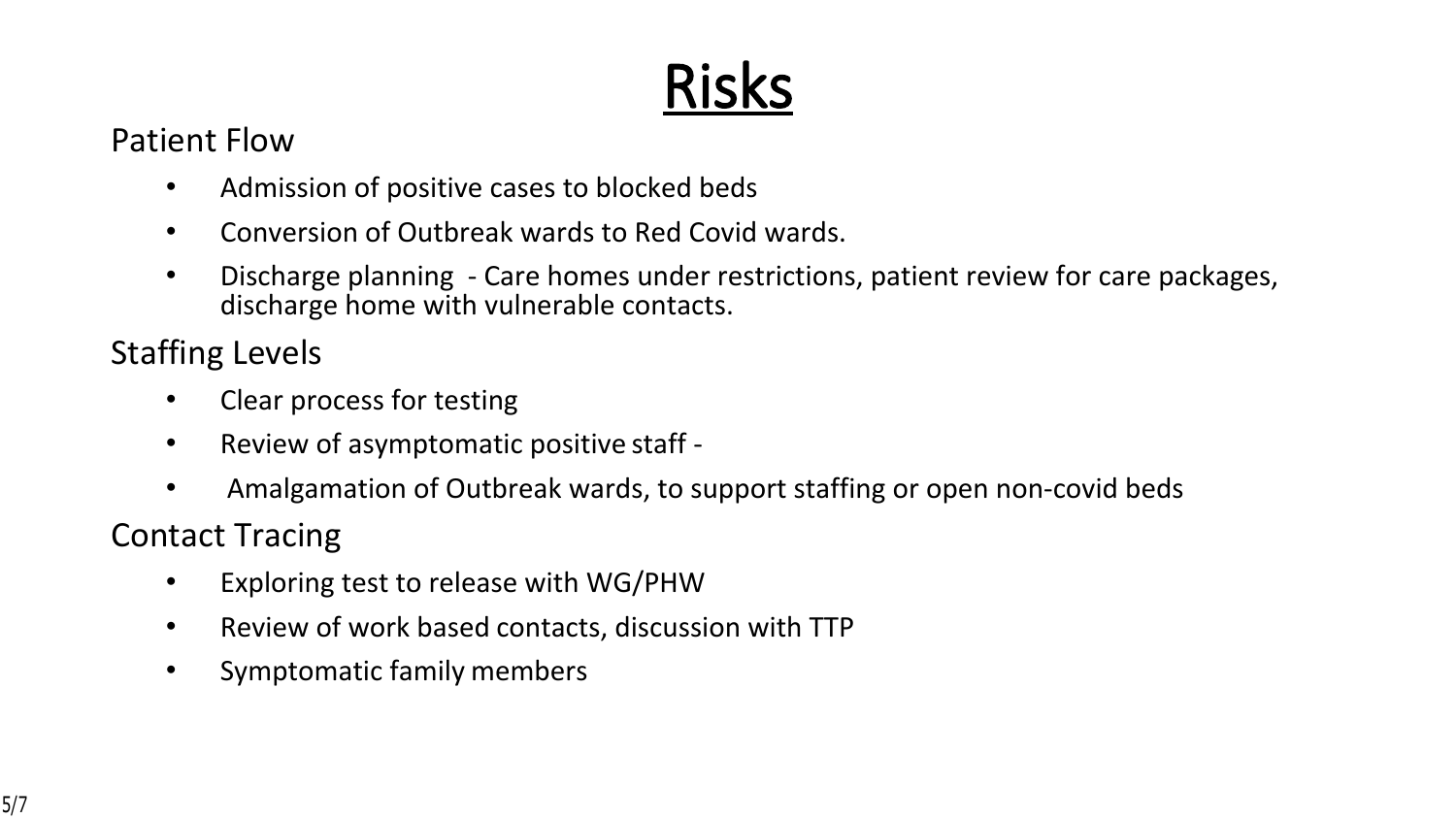# **Learning**

- Covid OB Guidance Developed in line with WG 16 Point Plan
- Review of social distancing arrangements on Covid Red & Outbreak Wards
- IP Escalation Plan for Covid-19 Period
- Transfer of asymptomatic positive patients to Field and Community Hospitals at 10 days (reduced from 14 days)
- Supporting discharge of post covid patients to Own home/Care home/ Care packages
- Community & Field Hospital admission criteria Group 1, 2 &3 patients